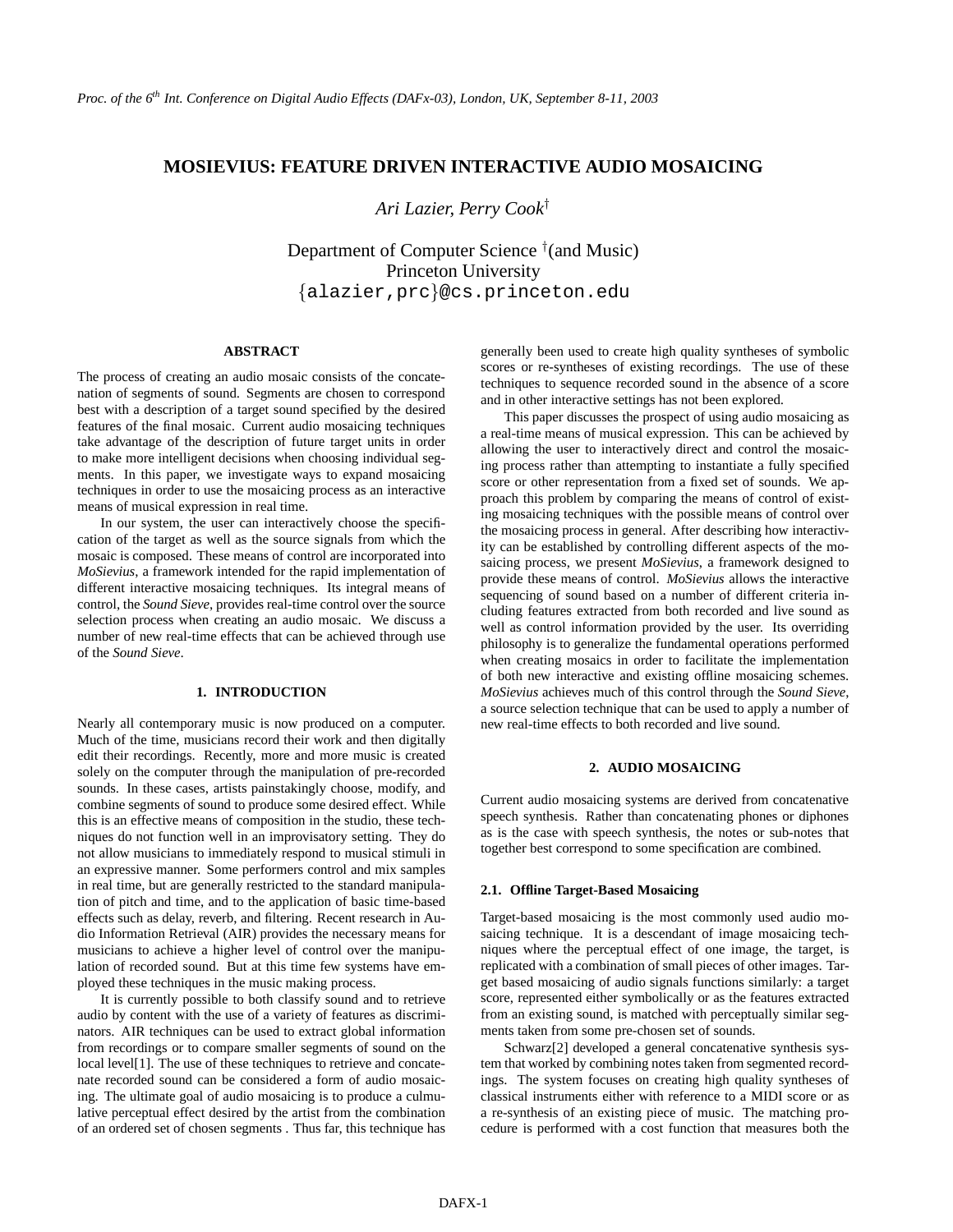*Proc. of the 6th Int. Conference on Digital Audio Effects (DAFx-03), London, UK, September 8-11, 2003*



Figure 1: Mosievius

perceptual similarity between units taken from a database and target units as well as the discontinuity that would occur by choosing a particular unit. Another system for mosaicing authored by Zils and Pachet[3] uses a system of constraints to match segments of audio to a target recording. Their system used high-level features in order to direct the creation of mosaics.

### **2.2. Generalized Mosaicing**

The creation of audio mosaics can be broken up into three components: source selection and segmentation, unit selection, and transformation/concatenation. Each component provides its own level of control over the mosaicing process. The relationship between these components can be seen in *Figure 1*.

## *2.2.1. Source Selection and Segmentation*

The first step toward creating an audio mosaic is the selection of the initial sounds from which the mosaic is composed. For instance, if a mosaic is created solely from recordings of a trumpet, the final mosaic will sound like a trumpet, at least on the local level. Once chosen, sources are decomposed into fundamental units. Segmentation has classically been performed either on the note or sub-note (attack/sustain/release) levels. Segmentation determines the granularity and local characteristics of the resulting mosaic. Longer segments allow more characteristics of the source signals to be heard while the use of smaller segments provides more fine grained control during unit selection.

### *2.2.2. Unit Selection*

Unit selection is the process of choosing segments to use at each point in time of the final mosaic. Units can be chosen based on any arbitrary criteria. As is the case with target based mosaicing, techniques such at retrieval by content can be used in order to find a segment of sound that perceptually matches the target unit's specification. Segments of sound can be compared to the specified

features with a number of different techniques. As is the case with speech synthesis, unit selection can take into account information about previous or future segments in order to improve spectral and phase continuity at the point of concatenation [2].

#### *2.2.3. Transformation and Concatenation*

The final step consists of combining the chosen units to obtain a continuous signal. Segments can be combined with simple techniques such as overlap-add or with more complicated procedures such as pitch-synchronous overlap-add (PSOLA), that help to preserve continuity across concatenation points. Transformations such as time and pitch shifting can be performed on chosen segments before concatenation as needed.

## **2.3. Limitations of Offline Target Based Mosaicing**

Offline target-based mosaicing schemes require fixed target and source specifications and therefore allow little interactive control over the mosaicing process. The unit selection processes of the systems described in *Section 2.1* can not be performed in real-time because they use knowledge about the target in its entirety in order to synthesize smooth transitions and to apply global constraints to the resulting mosaic. These techniques can not be generalized to real-time mosaicing where the content of target units may not be initially specified. Additionally, the systems cited above are limited by of their use of a classical representation of sound; they represent the target as individual notes or sub-notes in the form of a score or segmented recording. Therefore, the mosaics produced by these systems are restricted to the initial segmentation scheme used to represent the target.

## **3. INTERACTIVE MOSAICING**

Any mosaicing scheme that provides a user with real-time control over the content of the mosaic can be considered an interactive mosaicing technique. Control over content is achieved during the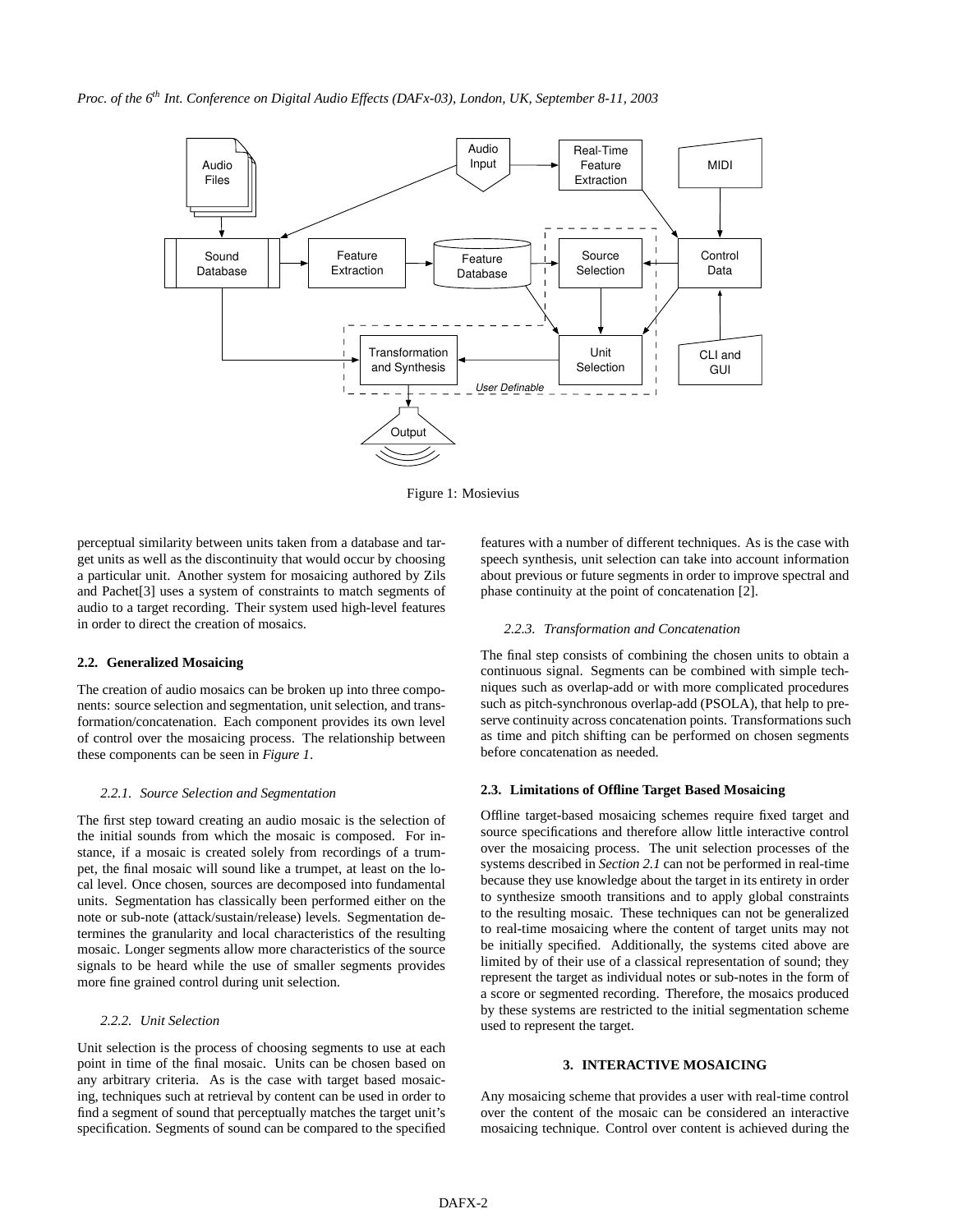source and unit selection processes. The source selection process determines the content from which segments are chosen while the unit selection process determines which segments are to be used at each particular point in time. The concatenation phase involves modifying the chosen content in order to obtain a better result.

As long as the user has real-time control over either source or unit selection, the technique can be considered a form of interactive mosaicing. Even if a target has been fully specified, the ability to interactively change the sources from which segments are chosen in real time provides the user with interactive control. Similiarly, if source selection is fixed then the user can attain interactivity through real-time specification of the target segments.

### **3.1. Real-Time Target Specification**

Interactivity can be established in target-based schemes by permitting the user to dictate parts of the target as needed rather than requiring the initial specification of the target in its entirety. Target units can be specified in real-time as the desired features of each segment. As is the case in offline mosaicing, these features can then be used in retrieval by content to choose a segment that exhibits the specified qualities. There are multiple ways to specify the desired features of a segment. One method is to extract features from an input audio signal. A more direct method is to allow the user to dictate the features of each target segment. This can be done either by manually specifying feature values or by specifying the target symbolically with MIDI or some other notation. If a symbolic specification is used, a mapping between the symbolic description and its equivalent in terms of the features used must be found. For example, vibrato can be mapped to changes in pitch and energy over time. To add vibrato to a segment, the changes in pitch and energy over time that correspond to the desired amount of vibrato can be incorporated into the segment's feature represention.

One use of real-time target specification is the replacement of a sound captured in real-time will similar sounds from a different source. In this case, target segments are specified by the features extracted from the live source while the segment search space consists of previously recorded sounds. For example, features can be extracted from a trumpet in real time and used to find the closest corresponding sounds in a recording of a trombone. The trajectory of different segments' MFCCs can be used to calculate the perceptual similarity between the target segment and trombone segments [4]. Techniques such as Radial Basis Transformation can be used to warp the extracted trumpet features in order to obtain a better match against the trombone [5]. Because the trumpet player is specifying the features of each target in real-time, he possesses interactive control over the system.

This technique has a best-case latency equal to the size of the target segment used in unit selection. This is the case because the features of an entire unit need to be known before a source segment can be chosen. There are two ways to reduce this latency. The simpler solution is to choose the segment that matches best at any particular point in time. Once the incoming signal differs a sufficient amount from the chosen source segment, a new source segment can be chosen. This is one instance where interactive control over segmentation proves to be quite useful. In this case segment boundaries are only defined once the entire segment has been played.

The second solution involves using small enough segments that the latency become perceptually insignificant. This solution requires the ability to synthesize high quality transitions between incongruent source segments. Such problems are dealt with in concatenative speech synthesis by accounting for spectral and phase discontinuity across segment boundaries during both unit selection and concatenation [6, 7]. Many of these techniques are designed to work across phone or diphone boundaries and must be generalized to work across segment boundaries for other types of signals.

#### **3.2. Interactive Source Selection and Segmentation**

Another means of control over interactive mosaicing is through the manipulation of the source selection process. This can be done while using a fixed target or when specifying a target in real-time. When using a fully specified target, the target can either be used directly or manipulated over time for added control. Interactive source selection can be added to the example of re-synthesizing one instrument with sounds of another by removing the restriction of the source sounds to those of a single instrument. If sources from multiple instruments are used, the user can specify the sound set to use at each point in time. This allows the choice of instrument for the source segments to change during the creation of the mosaic. The use of sub-note segmentation allows midnote transitions between different sound sets.

In such situations, warping the features of the target enables smooth transitions between multiple sound sets and the creation of "hybrid" instrument sounds. For example, one can create a mosaic that sounds like a cross between a saxophone and a flute. Even though the sources used come from either a saxophone or a flute, warping the features correctly will ensure that the chosen saxophone sounds have "flutish" qualities while the flute sounds chosen have some qualities of a saxophone. Consider the case where a saxophone solo is used as a fixed target while the source segments consist of recordings of a flute. If the features from the target are not warped to reflect the qualities of a flute, then the resulting mosaic will consist of flute sounds that sound like a saxophone.

With this type of mosaicing the problems encountered in realtime target specification will still occur, but to a lesser extent. If the entire target is known, then the techniques used to minimize discontinuities at the concatenation points can be used. But these techniques do not yet synthesize flawless transitions between segments even when the all segments are taken from a single source. These techniques need to be further refined to reduce the number of artifacts and discontinuities to a level acceptable for real-time applications.

#### **3.3. The** *Sound Sieve*

In the example given above, the source instrument, an attribute that was hand labeled, was used to interactively control the source selection process. It is more interesting to be able to do this for any arbitrary signal where, rather than using sources that are known to come from a flute, other sounds which are perceptually similar to a flute are used. Using techniques such as instrument identification can be used as a replacement for hand labeling. The possibility that a sound came from a particular instrument can be found by comparing a segment's cepstral coefficients to clustered sets of cepstral coefficients extracted from recordings of different instruments [8]. When using these probabilities as features, a final decision on the identity of the instrument for each segment does not need be made. Instead the probabilities of a sound coming from different sources can be used directly as a means of defining a sub-space of source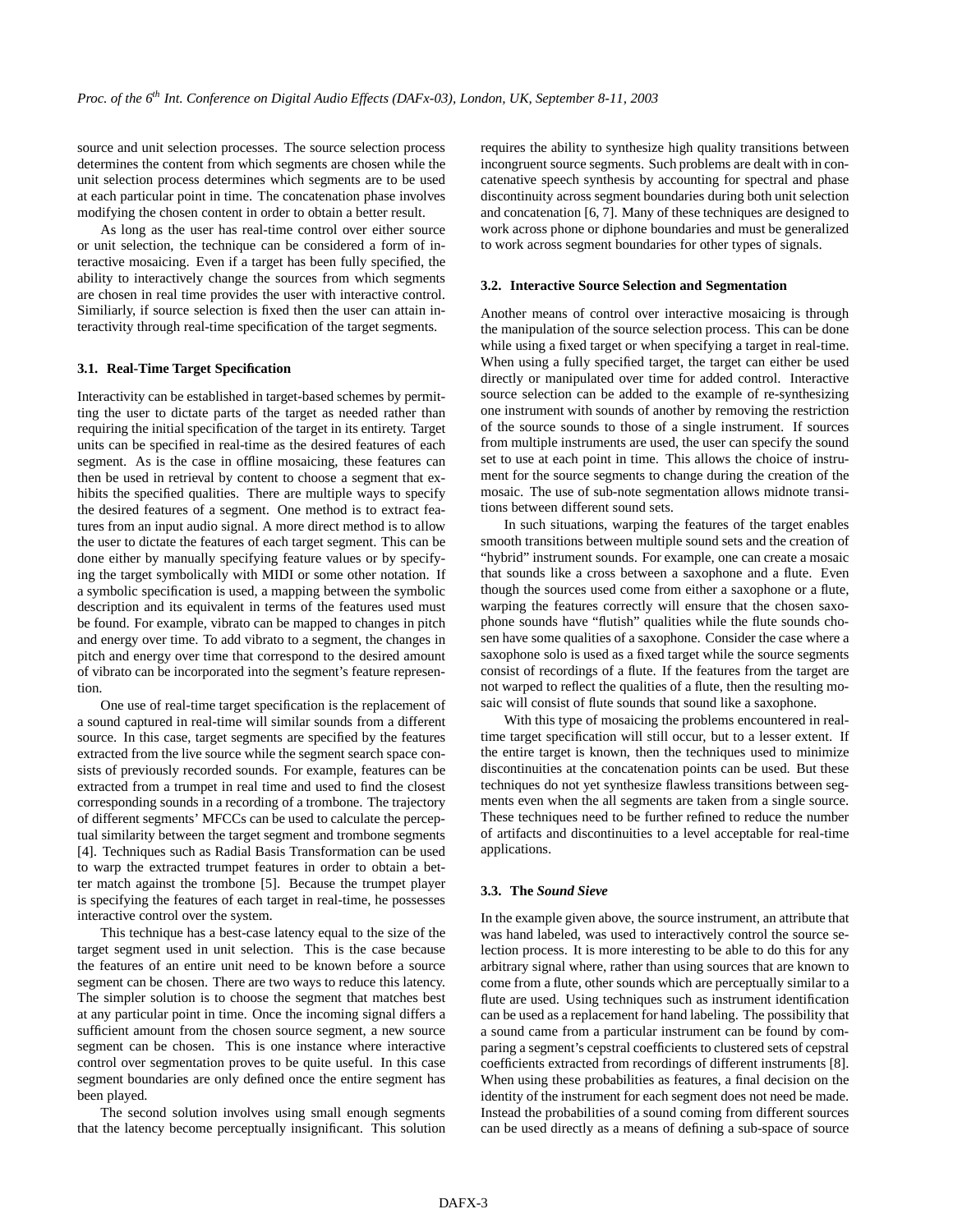

Figure 2: Three Feature Sieve

segments. Instead of warping the target to exhibit specific qualities, here the search space is limited to segments which have those qualities. The same effect can be obtained without warping the features of the target segment through greater control over the source selection process.

The process of isolating a sub-space of segments can be generalized to any set of features. We have named this means of source selection the *Sound Sieve*. The *Sound Sieve* uses features extracted from audio signals in order to limit the unit selection search space from a set of segments to a subset of those segments described by their location in feature space. By finding mappings between features and their perceptual equivalents, it is possible to use the *Sound Sieve* to isolate segments of a recording that exhibit certain characteristics.

A simple means of isolating a sub-space is by setting thresholds or ranges for each feature. The segments within the specified ranges will pass through the sieve. This concept is illustrated in *Figure 2* where three features, pitchiness, RMS energy, and spectral flux are used to segment a single source. The shaded area is the subspace defined by the feature ranges or thresholds, and the line is the time-varying trajectory of the features over the duration of the recording. The dotted lines are segments that are within the chosen sub-space and pass through the sieve while the solid lines represent segments that lie outside of the chosen space.

The process of *Sieving* is analogous to the "blind" segmentation performed by Tzanetakis [9]. In addition to finding segment boundaries, the *Sieve* puts each segment into one of two categories, those that pass through the *Sieve* and those that do not. If the right features and ranges are chosen, one can use the *Sieve* to separate notes from silence, vowels from consonants (see *Figure 3*), to find the segment boundaries between steady and transient segments of a single note, or to isolate any class of segments that can be described by some relation within the feature space.

### *3.3.1. Source Selection with the* Sieve

One use of the *Sound Sieve* is as a means of restricting the search space from which segments are chosen when creating a mosaic

from a fixed target. This involves replacing segments taken from an existing recording or a score with their closest counterparts in a set of sieved segments. This technique functions as a more elegant solution to the problem of "bad segments" encountered by Schwarz where segments with undesirable qualities were chosen during unit selection [2]. Instead of marking individual segments for removal from the search space, it is possible with the sieve to weed out entire classes of segments during run-time that can be described by some relationship between the bad segments' features.

This also provides a new level of control over the qualities of the resulting mosaic; it restricts the choice of segments to those with the desired qualities, either ruling out undesirable segments or emphasizing specific qualities in the final mosaic by limiting the search space to specific segments. The sieve allows the user to interactively modify the creation of a target-based mosaic by changing the set of segments from which the unit selection algorithm chooses at any point in the mosaicing process. This can be used to change the textural or timbral qualities of the segments during the construction of the mosaic.

#### *3.3.2. Target Manipulation with the* Sieve

Although the *Sieve* can be used as a means of obtaining a set of segments to be used in conjunction with target based mosaicing, it can also be used as a unit selection process in and of itself. One way to do this is to sieve an existing target and to concatenate the segments that pass through in the same order they are taken from the original target. This procedure combines the tasks of source and unit selection into one. In essence, the choice of a unit at each particular point in time is determined by the sources that pass through the sieve. Because every segment that passes through the sieve is heard in the final mosaic, this technique allows one to "hear" the perceptual qualities of different parts of the feature space.

The use of time shifting can be used to preserve the overall temporal structure while changing the content of a recording. As an example, when this technique is applied to speech signals, changing the thresholds to allows only non-pitchy (i.e. noisy) segments to pass through extends the length of consonant sounds while shortening and eventually eliminating the more pitchy vowel segments. This is illustrated in *Figure 3*. The top spectrogram was generated from a male speaker reciting the phrase, "This is an example of male speech." Ranges for spectral flux and pitchiness were used to isolate vowels and consonants. Segments which passed through the sieve were time shifted in order to maintain their original location in time.

The chosen sub-space can also be altered over time to achieve a number of other effects. It is possible to alter manually the range for one feature while automatically expanding and contracting the ranges of other features so that a constant number of segments always pass through the sieve. As the chosen subspace moves, segments that remain *chosen* change in temporal location. Playing a file in a loop while systematically changing the feature ranges can be used to create a number of interesting rhythmic effects. For instance, with a quantitative measure of "beatiness", it is possible to automatically change feature ranges in order to produce beats at specific points in time.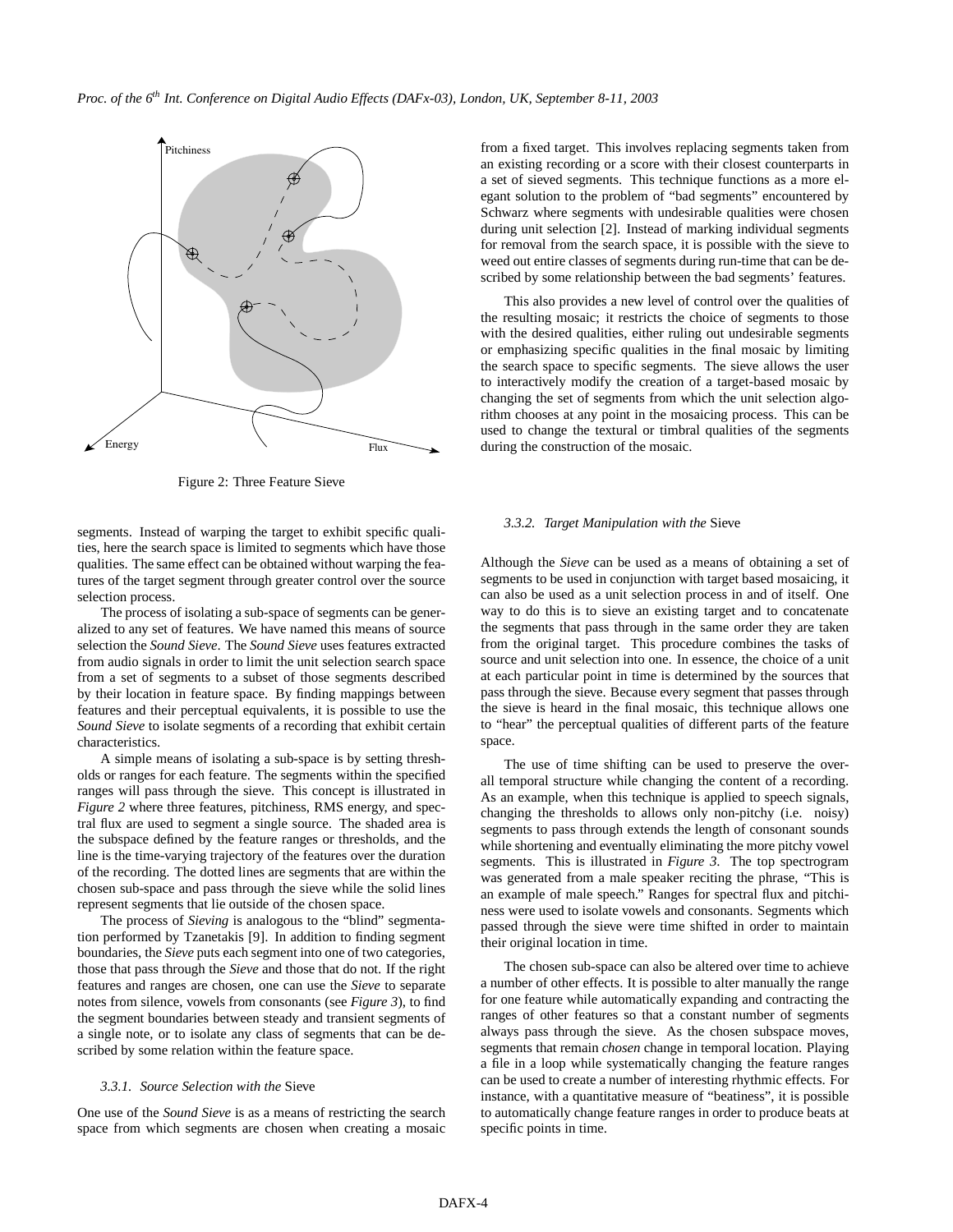*Proc. of the 6th Int. Conference on Digital Audio Effects (DAFx-03), London, UK, September 8-11, 2003*

*"This is an example of male speech" "i i a eae o ae ee" "Ths s n xmpl f ml spch"*

Figure 3: Vowel/Consonant Isolation with the *Sound Sieve*

## **4. MOSIEVIUS**

The purpose of *MoSievius* is to faciliate the implementation and experimentation with interactive mosaicing techniques. The main objective of the system is to present a unified interface that allows the user to interactively control source selection, segmentation, unit selection, and synthesis. The system does not implement one particular mosaicing technique, but provides an interface to many of the common operations performed when sequencing sound. In short, it is a centralized framework with the functionality to build real-time mosaicing applications such as those described in *Section 3*. *MoSievius* can be used as the following:

- A c++ library for building real-time mosaicing applications.
- An "out of the box", standalone interactive audio mosaicing engine. It includes all of the modules in *Figure 1*, MIDI and other io support, a custom built interpretive language (*MohAwk*) for writing interactive mosaicing programs, and various GUIs for controlling *MoSievius*.
- A backend to extend existing audio programming environments (via plugins).

The *MoSievius* engine transparently handles feature extraction, segment manipulation and storage, retrieval by content, and transformation and synthesis in response to high-level requests made by the user.

## **4.1. Overview**

An overview of the system can be seen in *Figure 1*. Features are automatically extracted from sound files once they are added to the sound database by the user. Once a sound is added, it can be used as a target for unit selection or as a source to be used in the mosaic. Real-time audio can also be added to the database and used for these purposes. The three controllable aspects of the mosaicing process, source selection, unit selection, and transformation and synthesis are implemented by the user. Because the user is given complete control over these processes, the user can direct the mosaicing process in reference to features of any sound in the database and features extracted from input audio, as well as control data such as MIDI messages and messages from the command line (CLI) or GUI. Once the user chooses a segment to be played, he instructs the *MoSievius* engine to play that segment along with the effects and transformations which should be applied as well as the technique which should be used for concatenation.

## **4.2. Representation**

All segments of sound in *MoSievius* are represented identically as an ordered set of sub-segments. The smallest level segments are individual windows that are taken from the analysis phase. This representation was chosen in order to allow multiple levels of segmentation. Each level can be labeled with a user definable tag based on the type of segmentation performed. As an example, a signal can first be segmented by note, and then by sub-note to obtain transients and steady parts of the note. A user can then retrieve an attack with particular qualities or a note that contains an attack with those qualities from the database. Access is provided to subsegment as well as global segment features.

This representation also allows every sound in the system, including sound which is captured in real-time, to be represented identically. All sounds or segments in the database can be used interchangeably during source selection, unit selection, or synthesis. For example, this representation allows a user to play back modified versions of sound that other musicians have produced. It also allows one to use features extracted from live audio as a target specification or as a means of controlling source and unit selection. This allows a *MoSievius* user to sieve live sound or to perform context-aware mosaicing where the system is aware of the sounds being produced by other musicians.

## **4.3. Implementation**

*MoSievius* currently runs on Mac OS X, Linux, and Windows. There are two main components to our implementation. The audio